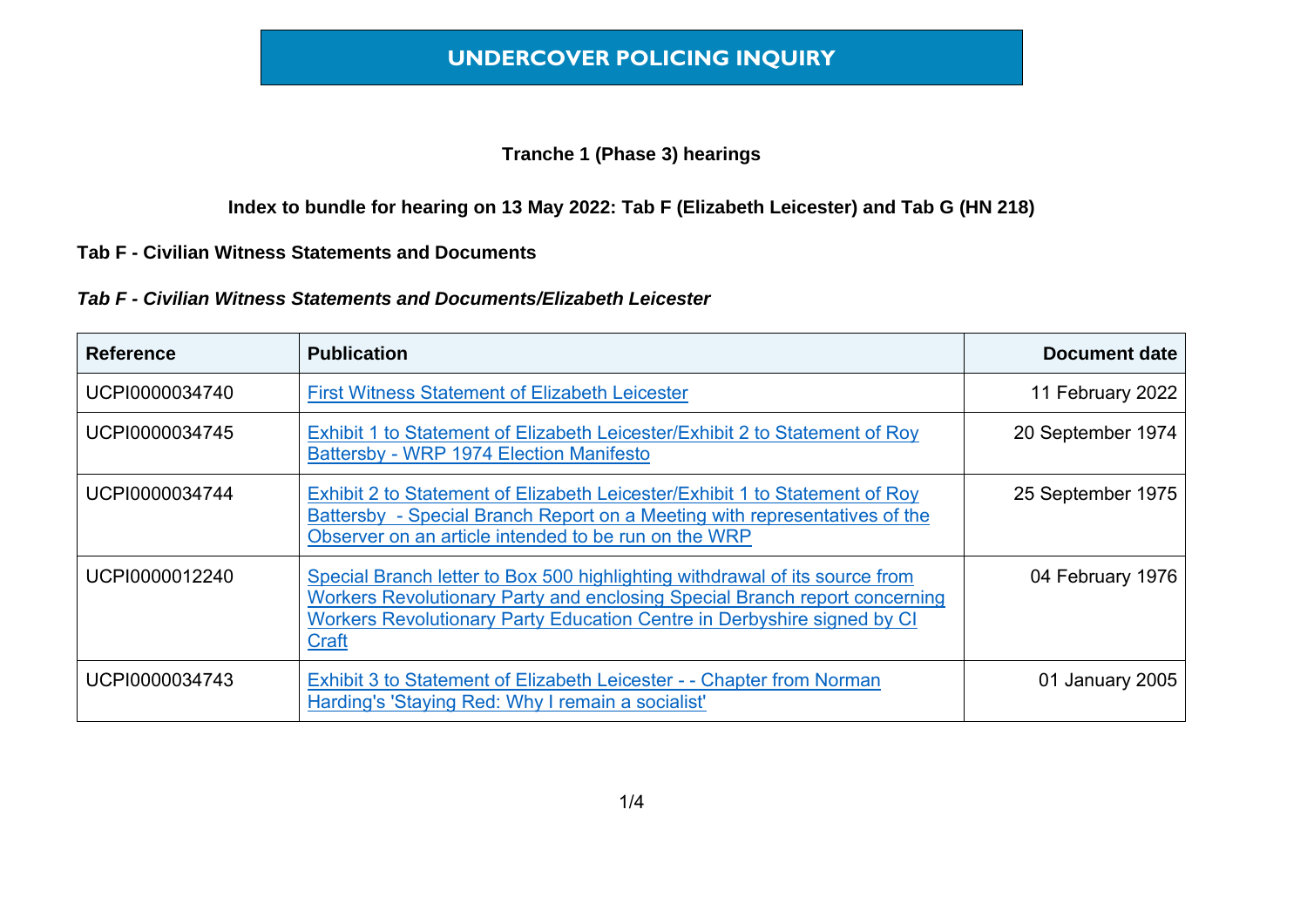## **Tab G - Manager Witness Statements and Documents**

## *Tab G - Manager Witness Statements and Documents/HN218*

| <b>Reference</b> | <b>Publication</b>                                                                                                                                 | <b>Document date</b> |
|------------------|----------------------------------------------------------------------------------------------------------------------------------------------------|----------------------|
| MPS-0747797      | <b>Second Witness Statement of Barry Moss</b>                                                                                                      | 26 July 2021         |
| MPS-0735902      | Special Branch report concerning an extraordinary business meeting held by<br>the Lambeth Branch of IS                                             | 01 November 1971     |
| MPS-0735903      | Special Branch report concerning the proposed expulsion of the "Trotskyist"<br><b>Tendency"</b> from IS                                            | 01 November 1971     |
| MPS-0735904      | Special Branch report concerning a business meeting held by the Lambert<br><b>Branch of IS</b>                                                     | 02 November 1971     |
| UCPI0000013727   | Special Branch report enclosing a photograph of a member of the Spartacus<br>League                                                                | 23 January 1980      |
| UCPI0000013754   | Special Branch report concerning meeting of Stoke Newington Branch of<br>Socialist Workers Party regarding steel workers strike                    | 08 February 1980     |
| UCPI0000013761   | Special Branch report concerning meeting of Stoke Newington Branch of<br><b>Socialist Workers Party</b>                                            | 11 February 1980     |
| UCPI0000013803   | Special Branch report concerning the branch structure and membership of<br>Hackney area Socialist Workers Party signed by ACI<br><b>Barry Moss</b> | 26 February 1980     |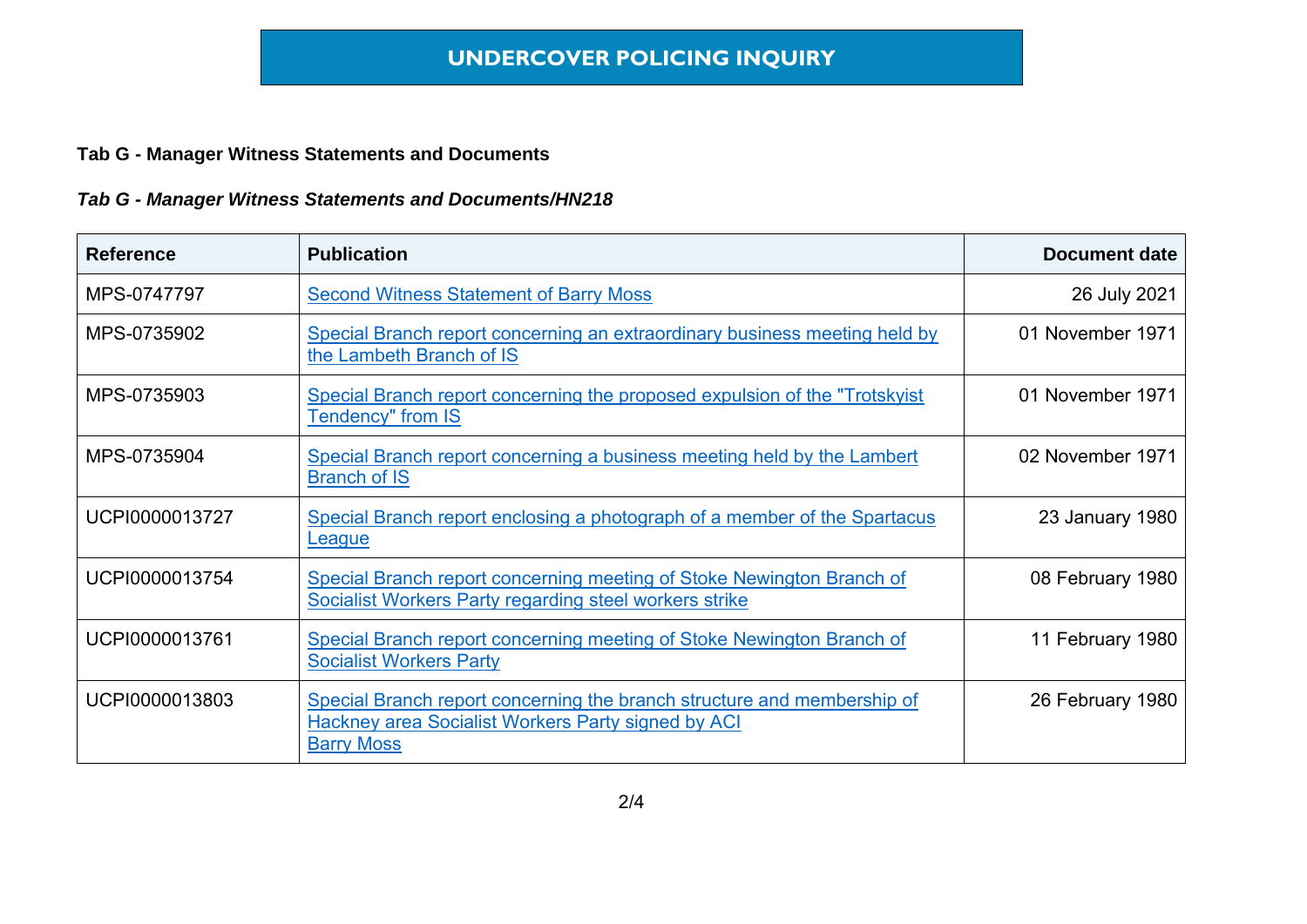# **UNDERCOVER POLICING INQUIRY**

| UCPI0000013818 | Special Branch report containing a photograph of a member of the Kilburn<br>branch of the SWP who is also chairman of the North London Area<br><b>Amalgamated Union of Engineering Workers Organising Committee</b>                                             | 05 March 1980 |
|----------------|-----------------------------------------------------------------------------------------------------------------------------------------------------------------------------------------------------------------------------------------------------------------|---------------|
| UCPI0000028813 | Security Service note for liaison file concerning meeting between DCI Moss,<br>DI Butler and F6 to discuss SDS officers, provision of<br>information and future requirements                                                                                    | 24 March 1980 |
| UCPI0000013871 | Special Branch report stating that a member of SWP has been admitted as an<br>inpatient of a Mental Hospital                                                                                                                                                    | 01 April 1980 |
| MPS-0728963    | <b>Annual Report 1979</b>                                                                                                                                                                                                                                       | 01 April 1980 |
| UCPI0000028814 | Security Service note for liaison file concerning meeting between DCI Moss,<br>DI Butler and F6 to introduce new F6 point of contact<br>and discuss SDS officer progress                                                                                        | 08 April 1980 |
| UCPI0000013938 | Special Branch report on a former member of the Workers Socialist League                                                                                                                                                                                        | 02 May 1980   |
| UCPI0000013961 | Special Branch report concerning list of individuals present at 'Blair Peach'<br>demonstration                                                                                                                                                                  | 12 May 1980   |
| MPS-0726912    | Minute sheet enclosing a Special Branch report by B Moss and a letter<br>allegedly written by HN126's ex-wife to the Commissioner<br>questioning his integrity                                                                                                  | 11 July 1980  |
| UCPI0000014149 | Special Branch report concerning attempts to form a national co-ordinating<br>body to deal with cases of state brutality by police<br>and prison authorities. Committees include Friends of Blair Peach, Richard<br>'Cartoon' Campbell and Jimmy Kelly Campaign | 28 July 1980  |